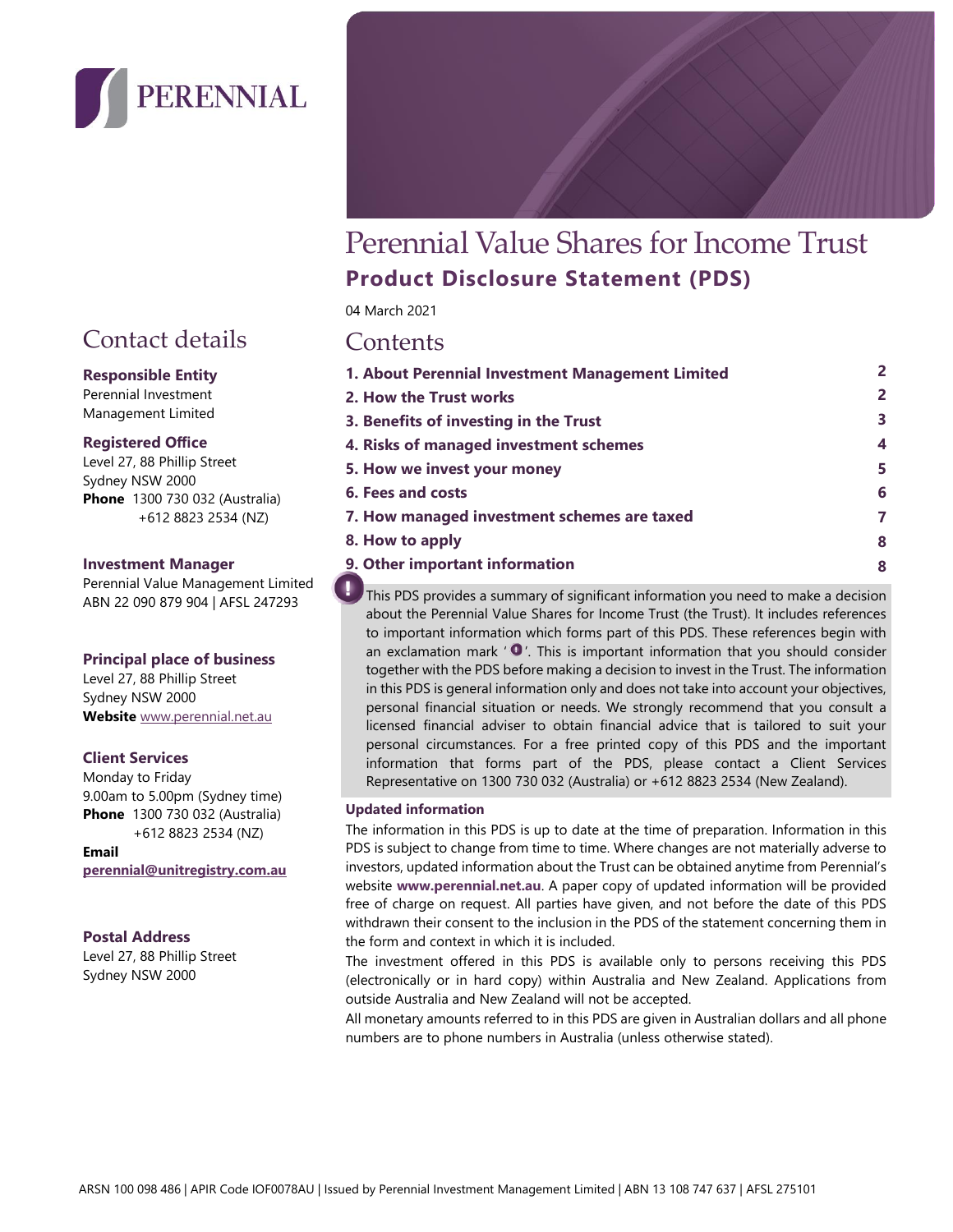# 1. About Perennial Investment Management Limited

Perennial Investment Management Limited (PIML) is the responsible entity of the Trust and is responsible for the management and administration of the Trust. PIML is referred to as 'responsible entity', 'we', 'us' and 'our' throughout this document. PIML has appointed Perennial Value Management Limited ABN 22 090 879 904 AFSL 247293 (Perennial Value) to manage the investment assets of the Trust. PIML and Perennial Value are collectively referred to in this document as 'Perennial'.

Neither of PIML or Perennial Value guarantees the performance of the Trust or the return of capital or income. Your investment in the Trust is subject to investment risk. This could involve delays in repayment and loss of income or the principal invested.

PIML has appointed National Australia Bank Limited (NAB), ABN 12 004 044 937, as the Custodian of the assets of the Trust.

# About Perennial Value

Perennial Value is a specialist, active investment management firm. Formed in 2000 and led by well-known investor John Murray, Perennial's sole focus is to deliver excellence in funds management through equity ownership and the alignment of interests between key investment management staff and its clients.

Perennial Value holds the belief that investment markets are not fully efficient as asset prices are sometimes driven by irrational influences. Perennial aims to buy stocks in good businesses that are undervalued, with an underlying belief that good businesses are eventually recognised by markets and re-rated to overall market multiples.

Perennial Value is a related body corporate of PIML. An investment in the Trust does not represent an investment in, deposit or other liability of PIML or Perennial.

You should read the important information about Perennial before making a decision. Go to section 1 of the Perennial Trusts Additional Information Booklet located at **[www.perennial.net.au/AdditionalInformationBooklet.pdf](file://///hq.local/corp/PVM/Marketing/Factsheets,%20articles,%20brochures,%20Letterhead%20for%20PVM/PDS/Sustainable%20Future%20Trust/www.perennial.net.au/AdditionalInformationBooklet.pdf)**. The material relating to the responsible entity, investment manager and custodian may change between the time when you read this Statement and the day when you acquire the product.

# 2. How the Trust works

The Trust is a registered managed investment scheme. When you invest in the Trust, your money will be pooled with that of other investors. So that you know what your share of the managed investment scheme is worth, the total value of the assets in the scheme is divided into 'units'. Each unit that a unitholder holds in the Trust gives a unitholder a beneficial interest in the Trust as a whole, but not in any particular asset of the Trust. Holding units in the Trust does not give a unitholder the right to participate in the management or operation of the Trust. Each unit in the Trust is of equal value and identical rights are attached to all units.

We will quote you a price for each unit and will keep a record of the number of units you have bought. The unit price is usually calculated each business day. The unit price will change in response to rises and falls in the market value of assets in the Trust.

You can increase your investment at any time by buying more units in the Trust. Generally, you can decrease your investment by selling, transferring or withdrawing some of your units, although in certain circumstances (such as a freeze or suspension on withdrawals or the Trust becoming illiquid) you may not be able to reduce your investment within the usual period upon request.

When you make an investment in the Trust, your units will be allocated to you based on the entry price for the business day your application is effective. When you withdraw, your units will be redeemed based on the exit price for the business day on which your withdrawal request is effective.

The entry price is calculated by taking the net asset value of the Trust and adding to it an amount which reflects the estimated cost of acquiring the Trust's assets (subject to PIML's discretion to reduce or waive such costs) and dividing the net figure by the number of units on issue in the Trust.

The exit price of the Trust is calculated by taking the net asset value of the Trust and subtracting from it an amount which reflects the estimated cost of selling the Trust's assets (subject to PIML's discretion to reduce or waive such costs) and dividing the net figure by the number of units on issue in the Trust.

Current unit prices for the Trust are available on the Perennial website **www.perennial.net.au** or by contacting a Client Services Representative on 1300 730 032 (or +612 8823 2534 New Zealand) or by emailing **perennial@unitregistry.com.au**.

The constitution of the Trust allows PIML to exercise discretions (for example, determining transaction costs and rounding) which may affect unit pricing. The unit pricing discretions policy sets out, among other things, the principles that PIML adheres to when exercising these discretions. This policy is available upon request.

#### **Applications and withdrawals**

|                                      | <b>Amount \$</b>   |
|--------------------------------------|--------------------|
| Minimal initial investment           | 25,000             |
| Minimum additional investment amount | 5,000 <sup>1</sup> |
| Minimum switch amount                | 5,000              |
| Minimum withdrawal amount            | 5,000              |
| Minimum investment balance           | 25,000             |

<sup>1</sup> Or \$200 for investments via a regular direct debit option.

Your initial investment and additional investments may be made by either electronic funds transfer, cheque or BPAY®<sup>1</sup> . The Biller Code of the Trust is **29579**. Additional investments for established regular savings plans may also be made via a direct debit option.

Confirmation of your withdrawal will be sent to you usually within seven business days after your withdrawal request is finalised. Where

 $1$  BPAY® is a registered trademark of BPAY Pty Ltd ABN 69 079 137 518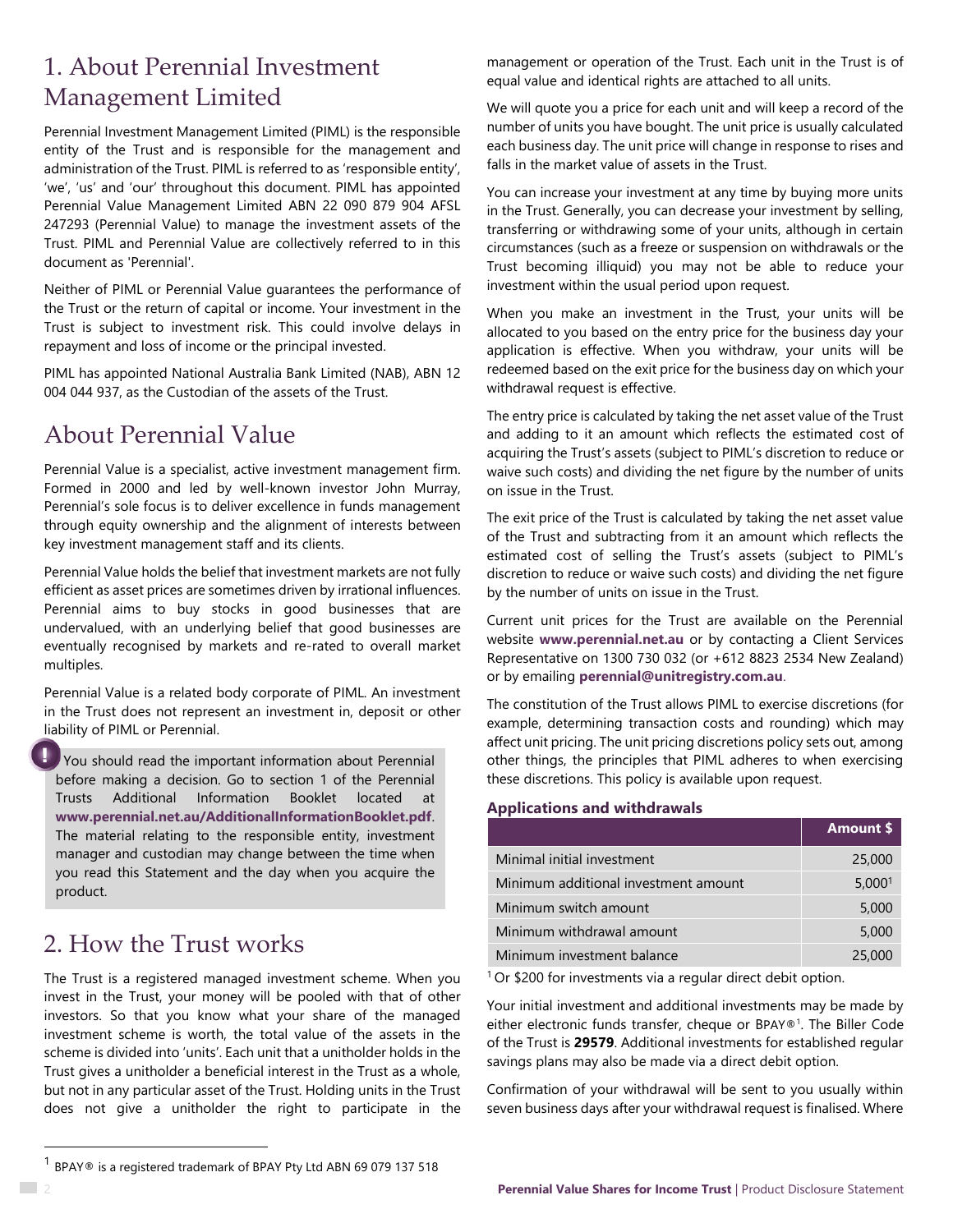a valid application for an initial investment or additional investment, withdrawal or switch request is received before 2.00 pm via EFT or cheque on a Melbourne business day, we will generally process the request using the unit price applying to the close of business that day. Where the request is made via BPAY before 2.00 pm on a Melbourne business day, we will generally process the request using the unit price applying to the close of the following business day.

PIML may, at its discretion accept amounts less than the minimum initial investment amount.

#### **Restrictions on withdrawals**

We will not satisfy a withdrawal request (including switches) if the Trust becomes illiquid (as defined under the Corporations Act 2001 (Corporations Act)). In certain circumstances we may suspend withdrawals. In some circumstances we may compulsorily redeem your units, for example where the law prohibits you from being an investor in the Trust.

#### **Distributions**

Investing in the Trust means that you may receive regular income (depending on the nature of the underlying investments this may include interest, dividends and realised capital gains) from your investments in the Trust in the form of distributions. However, there may be times when distributions cannot be made, or are lower than expected. Investing in the Trust means that you have the opportunity to have any distributions reinvested without incurring transaction costs.

The net distributable income of the Trust is allocated to unitholders on a per-unit basis according to the number of units held in the Trust at the end of the distribution period. Distributions are calculated monthly and are generally sent to unitholders within one month of the last day of the distribution period. However, the constitution of the Trust provides for distributions to be paid within a period of three months of the last day of the distribution period (unless an audit is required, in which case distributions may be made as soon as possible after completion of the audit).

You can nominate your preferred distribution method in the Investment Details section of the Perennial Trusts application form. If you do not nominate your preferred distribution method, this will be taken to be a direction to reinvest distributions as additional units in the Trust.

You will be sent a statement detailing your distributions.

You should read the important information about how the Trust works before making a decision. Go to section 2 of the Perennial Trusts Additional Information Booklet located at **www.perennial.net.au/AdditionalInformationBooklet.pdf**. The material relating to how we keep you informed may change between the time when you read this Statement and the day when you acquire the product.

#### **Indirect investors**

Investors and prospective investors may access the Trust indirectly. This PDS has been authorised for use by operators through an Investor Directed Portfolio Service (IDPS) or master trust. Such indirect investors do not acquire the rights of a unit holder of the Trust. Rather, it is the operator or custodian of the IDPS or master trust that acquires those rights. Therefore, indirect investors do not receive income distributions or reports directly from PIML, do not have the right to attend meetings of unit holders and do not have cooling off rights. Indirect investors should not complete the Perennial Trusts application form. The rights of indirect investors are set out in the disclosure document for the IDPS or master trust. If you are investing through an IDPS or a master trust, enquiries should be made directly to the IDPS operator or the trustee of the master trust.

### 3. Benefits of investing in the Trust

The Trust is an actively managed, well diversified portfolio of Australian listed companies that Perennial Value believes have the ability to pay a consistent level of dividends and which demonstrate financial soundness.

#### **The significant benefits of investing in the Trust include:**

#### Access to investment opportunities

Investing in the Trust means that your money is pooled with that of other investors. This provides the Trust with the investment buying power not often available to you as an individual investor with smaller amounts to invest. This means you can gain access to investment markets and risk management techniques that would not normally be accessible to individual retail investors.

#### Professional management

Perennial Value's investment professionals manage the Trust using a disciplined investment approach aimed at delivering returns in excess of the relevant benchmark.

#### Right to distributions (if any)

Investing in the Trust means you may receive regular income from your investments in the Trust in the form of distributions. However, there may be times when distributions cannot be made, or are lower than expected.

#### Easy access to your information

For the latest available information on the Trust, you can visit **www.perennial.net.au**, log on to Perennial Online, contact a Client Services Representative on 1300 730 032 (+612 8823 2534 New Zealand), email **[perennial@unitregistry.com.au](mailto:perennial@unitregistry.com.au)** or speak to your financial adviser.

۰ You should read the important information about how we keep you informed before making a decision. Go to section 3 of the Perennial Trusts Additional Information Booklet located at **www.perennial.net.au/AdditionalInformationBooklet.pdf**. The material relating to how we keep you informed may change between the time when you read this Statement and the day when you acquire the product.

 $\mathcal{L}^{\text{max}}$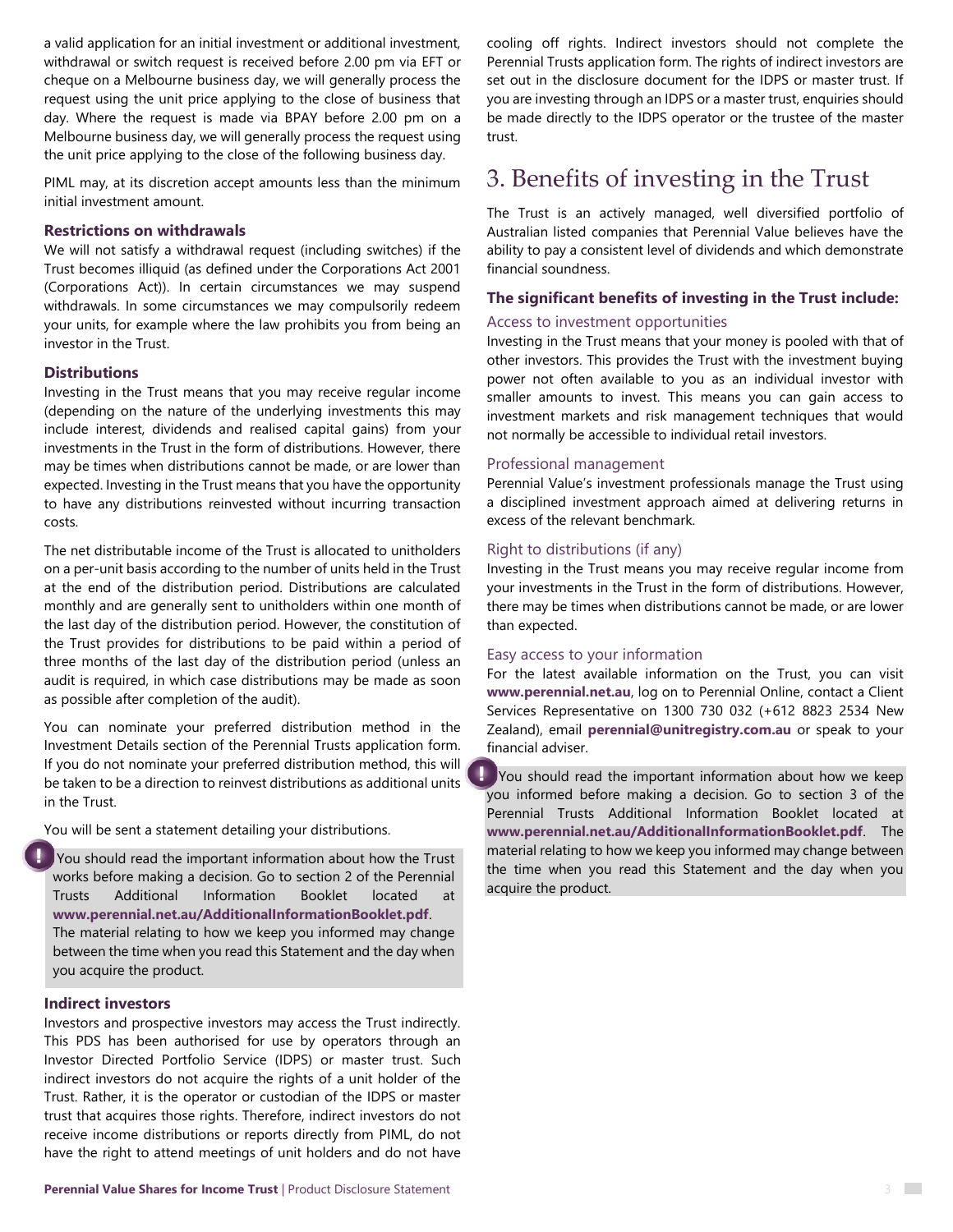# 4. Risks of managed investment schemes

All investments carry risk. The likely investment return and the risk of losing money is different for each managed investment scheme as different strategies may carry different levels of risk depending on the portfolio of assets that make up the scheme. Those assets with potentially higher long term returns may also have a higher risk of losing money in the shorter term.

#### **Risks of investing in the Trust**

The significant risks, in no particular order, that may affect the value of your investment and the distributions paid by the Trust include:

#### Market risk

Unexpected conditions (e.g. economic, technological or political) can have a negative impact on the returns of all investments within a particular market. Perennial's careful analysis and detailed research in combination with diversified holdings, aims to minimise this risk.

#### Concentration risk

When investments are concentrated in a smaller number of securities than the broader market index, the unit price of the Trust may be more volatile than the return of the benchmark. The Trust has both security and sector limits relative to the market index which aims to manage this risk by ensuring satisfactory diversification.

#### Company or security-specific risk

A number of factors can adversely affect the value of a specific security in which the Trust invests and therefore impact the Trust. Perennial's careful analysis and detailed research in combination with diversified holdings, aims to minimise this risk.

#### Currency risk

Trusts investing in international markets are exposed to changes in exchange rates. The possibility that foreign currencies may fall in value relative to the Australian dollar can have an adverse impact on investment returns. This risk may be partially or fully offset by hedging using forward exchange contracts or appropriate derivative instruments.

#### Liquidity risk

If a security cannot be sold quickly enough to minimise a potential loss or to satisfy withdrawal requests, the Trust's performance may be impacted or it may experience difficulty satisfying its commitments including withdrawals. The risk management guidelines adopted by Perennial are designed to minimise liquidity risk through applying limits to ensure there is no undue concentration of liquidity risk to a particular counterparty or market.

#### Derivative risk

Perennial generally uses derivatives to control the various risks associated with investing by modifying the exposure to particular assets, asset classes or currencies. Most commonly, derivatives are used for hedging, income generation and investment purposes. Hedging involves establishing offsetting positions in derivative markets to protect the value of the underlying physical assets from anticipated adverse price movements over time. Derivatives are also frequently used by the investment managers as an alternative to investing in physical assets because of their cost and liquidity efficiency. Gains or losses can result from investments in derivatives. In addition to any risk associated with the underlying asset (or index) for which a derivative is valued, derivative prices are affected by other factors including: market liquidity; interest rates; and counterparty risk. Perennial seeks to mitigate the risks through a range of risk management strategies including the use of limits on positions.

#### Investment manager risk

Is the risk that the Trust's investment objective will not be achieved and/or it may underperform the benchmark or may underperform other investment managers in the same asset class.

#### Responsible entity risk

Is the risk that PIML, the responsible entity for the Trust, does not properly discharge its duties in the management of the Trust. We aim to keep responsible entity risk to a minimum by monitoring the Trust, acting in your best interests and ensuring compliance with legislative requirements.

#### Other risks

Managed investment schemes are also subject to operational risk in that circumstances beyond our control may prevent us from managing the Trust in accordance with its investment strategy. These circumstances may include strikes or industrial disputes, fires, war, civil disturbances, terrorist acts, state emergencies and epidemics.

Risk can be managed but it cannot be completely eliminated. It is important to understand that:

- $\blacktriangleright$  the value of your investment will go up and down;
- investment returns will vary and future returns may be different from past returns;
- returns are not guaranteed and there is always the chance that you may lose money on any investment you make; and
- laws affecting your investment in a managed investment scheme may change over time.

The appropriate level of risk for you will depend on a range of factors including your age, investment time frame, where other parts of your wealth are invested and your risk tolerance.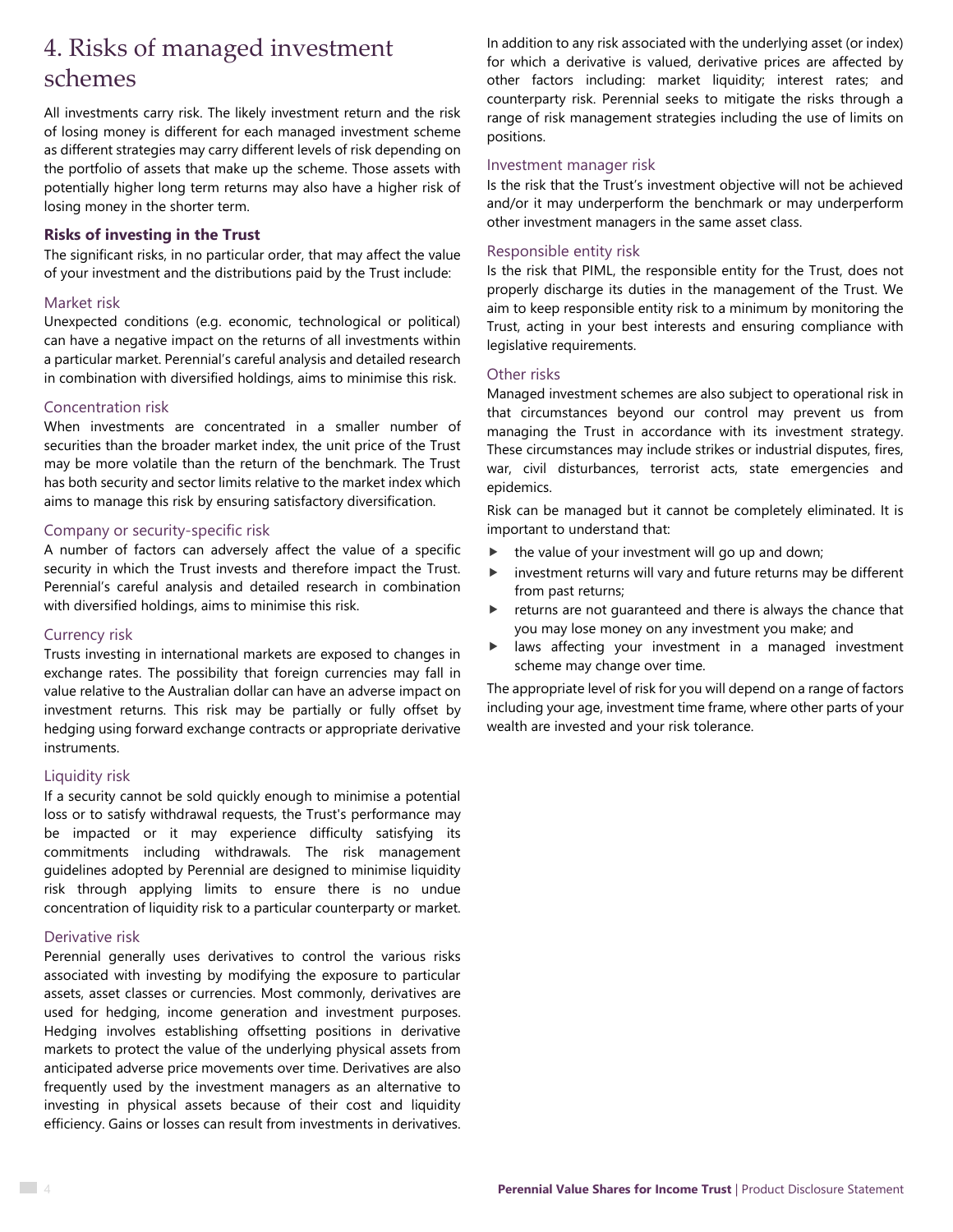# 5. How we invest your money

**WARNING: When it comes to choosing to invest in the Trust, you should consider: the likely investment return, the risk, and your investment timeframe.**

| <b>Investment return</b><br>objective                      | The aim of the Trust is to provide investors with an attractive level of tax effective income, paid via monthly<br>distributions. The Trust aims to provide a distribution yield, adjusted for applicable franking credits, above that<br>provided by the S&P/ASX 300 Franking Credit Adjusted Daily Total Return Index (tax exempt).                                                                                                                       |                                                                                                                                                                                                                                                                                                                                    |  |  |
|------------------------------------------------------------|-------------------------------------------------------------------------------------------------------------------------------------------------------------------------------------------------------------------------------------------------------------------------------------------------------------------------------------------------------------------------------------------------------------------------------------------------------------|------------------------------------------------------------------------------------------------------------------------------------------------------------------------------------------------------------------------------------------------------------------------------------------------------------------------------------|--|--|
| <b>Minimum suggested</b><br>investment timeframe           | Five years                                                                                                                                                                                                                                                                                                                                                                                                                                                  |                                                                                                                                                                                                                                                                                                                                    |  |  |
| Suitable investor profile                                  |                                                                                                                                                                                                                                                                                                                                                                                                                                                             | The Trust may be suitable for investors with an investment horizon of five or more years, who are seeking<br>regular tax effective income through the provision of monthly distributions.                                                                                                                                          |  |  |
|                                                            | <b>Asset class</b>                                                                                                                                                                                                                                                                                                                                                                                                                                          | <b>Allocation</b>                                                                                                                                                                                                                                                                                                                  |  |  |
| <b>Asset classes and asset</b>                             | Australian equities                                                                                                                                                                                                                                                                                                                                                                                                                                         | 80-100%                                                                                                                                                                                                                                                                                                                            |  |  |
| allocation ranges                                          | Cash                                                                                                                                                                                                                                                                                                                                                                                                                                                        | $0 - 20%$                                                                                                                                                                                                                                                                                                                          |  |  |
|                                                            | The Trust aims to be fully invested at all times, with cash exposure not exceeding the limit for any length of<br>time.                                                                                                                                                                                                                                                                                                                                     |                                                                                                                                                                                                                                                                                                                                    |  |  |
| <b>Benchmark</b>                                           | exempt).                                                                                                                                                                                                                                                                                                                                                                                                                                                    | Gross dividend yield assessed against the S&P/ASX 300 Franking Credit Adjusted Daily Total Return Index (tax                                                                                                                                                                                                                       |  |  |
|                                                            | The Trust will invest in a diversified portfolio of companies listed (or soon to be listed) on the ASX, which<br>Perennial Value, the investment manager, believes have sustainable operations and collectively offer a superior<br>dividend yield (when taking into account franking credits) to the overall market.                                                                                                                                       |                                                                                                                                                                                                                                                                                                                                    |  |  |
| <b>Description of Trust</b>                                | The portfolio will typically hold in the range of 20 to 70 stocks.<br>The Trust is authorised to utilise derivative instruments for risk management purposes, subject to the specific<br>restriction that they cannot be used to gear portfolio exposure. The Trust may also utilise derivatives to<br>enhance income generation.                                                                                                                           |                                                                                                                                                                                                                                                                                                                                    |  |  |
|                                                            | For reasons of investment efficiency, the Trust may gain its exposure by holding units in other Perennial Trusts<br>and/or through direct investment holdings.                                                                                                                                                                                                                                                                                              |                                                                                                                                                                                                                                                                                                                                    |  |  |
| <b>Risk level</b>                                          | High risk of short-term capital loss compared to other investment types but with the potential to deliver higher<br>investment returns over the minimum suggested timeframe.                                                                                                                                                                                                                                                                                |                                                                                                                                                                                                                                                                                                                                    |  |  |
| <b>Trust performance</b>                                   | For up to date performance, unit prices and commentaries, please visit www.perennial.net.au.                                                                                                                                                                                                                                                                                                                                                                |                                                                                                                                                                                                                                                                                                                                    |  |  |
| <b>Distribution frequency</b>                              | Monthly                                                                                                                                                                                                                                                                                                                                                                                                                                                     |                                                                                                                                                                                                                                                                                                                                    |  |  |
| Labour standards,<br>environmental, social,<br>and ethical | (ESG) principles into its investment processes.                                                                                                                                                                                                                                                                                                                                                                                                             | Perennial Value takes labour standards, environmental, social and ethical considerations into account when<br>selecting, retaining or realising investments. As a signatory to the United Nations-backed Principles for<br>Responsible Investment, Perennial Value has incorporated environmental, social and corporate governance |  |  |
| considerations                                             | Perennial Value believes that a holistic view of investments including consideration of ESG factors will promote<br>a well-rounded approach to investing with better return outcomes for clients. For further information, please<br>visit the ESG section of Perennial's website www.perennial.net.au.                                                                                                                                                     |                                                                                                                                                                                                                                                                                                                                    |  |  |
| <b>Changes to Trust</b><br><b>Details</b>                  | We have the right to close or terminate the Trust and make changes to the Trust including the investment<br>return objective, the benchmark, asset classes and asset allocation ranges and currency strategy (if any),<br>without prior notice in some cases. We will inform investors of any material change to the Trust's details via<br>Perennial's website www.perennial.net.au, in the next regular communication or as otherwise required by<br>law. |                                                                                                                                                                                                                                                                                                                                    |  |  |
| <b>Switches</b>                                            | You may switch from the Trust to another Perennial Trust at any time. A switch operates as a withdrawal of<br>units in one Trust and the investment of units in another and therefore may have taxation implications. Please<br>contact a licensed financial or taxation adviser for further information.                                                                                                                                                   |                                                                                                                                                                                                                                                                                                                                    |  |  |
|                                                            | read the relevant PDS.                                                                                                                                                                                                                                                                                                                                                                                                                                      | There is no switching fee applicable as at the date of this PDS. However, a buy/ sell spread or a contribution<br>fee may apply to the relevant Trust(s) at the time of the switch. Before making a decision to switch, you should                                                                                                 |  |  |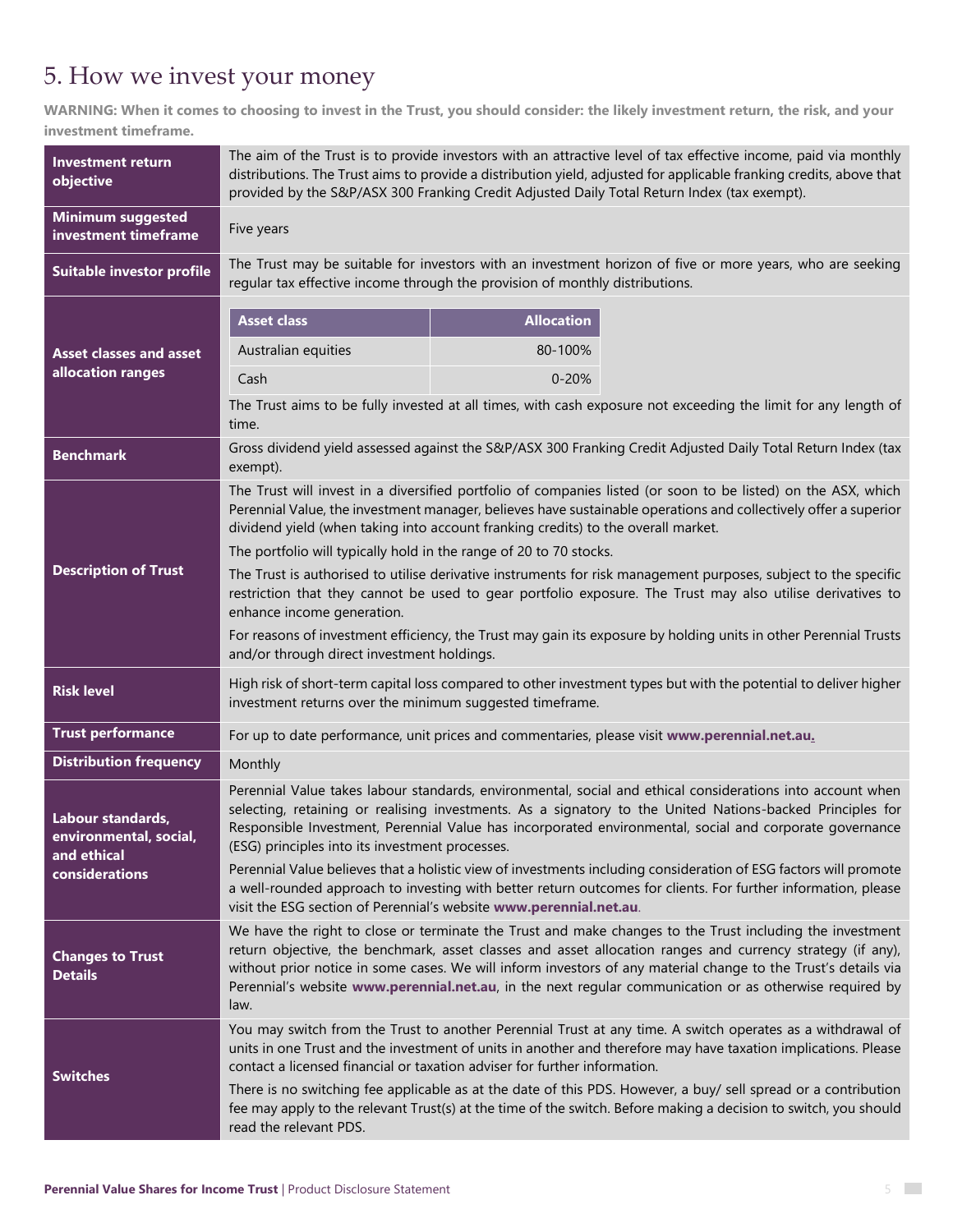## 6. Fees and costs

| <b>Did</b><br>you<br>know? | Small differences in both investment performance and<br>fees and costs can have a substantial impact on your<br>long term returns. For example, total annual fees and<br>costs of 2% of your investment balance rather than 1%<br>could reduce your final return by up to 20% over a 30<br>year period (for example, reduce it from \$100,000 to<br>\$80,000). You should consider whether features such<br>as superior investment performance or the provision |  |  |
|----------------------------|-----------------------------------------------------------------------------------------------------------------------------------------------------------------------------------------------------------------------------------------------------------------------------------------------------------------------------------------------------------------------------------------------------------------------------------------------------------------|--|--|
|                            | of better member services justify higher fees and costs.<br>You may be able to negotiate to pay lower<br>contribution fees and management costs where<br>applicable. Ask the Trust or your financial adviser.                                                                                                                                                                                                                                                   |  |  |
| To find<br>out<br>more     | If you would like to find out more or see the impact of<br>the fees based on your own circumstances, the<br><b>Australian Securities and Investment Commission</b><br>(ASIC) website (www.moneysmart.gov.au) has a<br>managed investment fee calculator to help you check<br>out different fee options.                                                                                                                                                         |  |  |

#### **You can use the ASIC calculator to calculate the effect of fees and costs on your account balances.**

This section provides summary information about the main fees and costs that you may be charged for investing in the Trust. The fees and costs charged by the Trust may be deducted from your account, from the returns on your investment or from the Trust assets as a whole.

You should read all of the information about fees and costs because it is important to understand their impact on your investment. The information in the template can be used to compare costs between different simple managed investment schemes. Fees and costs can be paid directly from your account or deducted from your investment returns.

| For information on tax, please see section 7 of this PDS. |  |  |  |
|-----------------------------------------------------------|--|--|--|
|                                                           |  |  |  |

| <b>Types of fee or cost</b>                           | <b>Amount</b>                                                                                                                                                                       |
|-------------------------------------------------------|-------------------------------------------------------------------------------------------------------------------------------------------------------------------------------------|
|                                                       | Fees when your money moves in or out of the Trust                                                                                                                                   |
| <b>Establishment</b>                                  | Nil                                                                                                                                                                                 |
| <b>Contribution fee</b>                               | Nil                                                                                                                                                                                 |
| <b>Withdrawal fee</b>                                 | Nil                                                                                                                                                                                 |
| <b>Exit fee</b>                                       | Nil                                                                                                                                                                                 |
| <b>Management costs</b>                               |                                                                                                                                                                                     |
| The fees and costs<br>for managing your<br>investment | At the date of this PDS, management<br>costs consist of the following<br>components:<br>Investment Management Fee: 0.92%<br>p.a. <sup>1,2</sup><br>Indirect costs: Nil <sup>3</sup> |

- 1. This fee includes the investment management fee and expense recoveries (excluding any unusual or non-recurrent expenses). The amount is deducted from the Trust's assets.
- 2. This fee may be negotiable with wholesale clients.

3. Indirect costs are calculated with reference to the relevant costs incurred during the financial year ending 30 June 2020 and are based on no unusual or non-recurrent expenses being incurred.

The fees are inclusive of the Goods and Services Tax (GST) and take into account any expected Reduced Input Tax Credits (RITCs). Where fees have been quoted to two decimal places, the actual fee may have been rounded up.

#### **Additional Information on fees and costs**

#### Investment management fee

The investment management fee of 0.92% p.a. of the net asset value of the Trust is payable to PIML for overseeing the management and administration of the Trust. Out of this fee PIML pays a portion to Perennial Value for managing the assets of the Trust. The investment management fee is accrued daily and is paid from the Trust monthly in arrears.

#### Indirect costs

Indirect costs are the costs incurred in managing the Trust's assets which directly or indirectly reduce the return on the Trust. We are entitled to recover expenses incurred in the proper performance of our duties in respect of the Trust. These normal expenses (such as custody charges, administration and accounting costs, registry fees, audit fees and tax fees) are paid out of the investment management fee, at no additional charge to you. However, if unusual or nonrecurrent expenses are incurred, such as the expenses incurred in holding a unitholder meeting, we reserve the right to deduct these expenses from the Trust's assets. The amount included in the table of fees and costs is calculated with reference to the relevant costs incurred during the financial year ending 30 June 2020 and is based on no unusual or non-recurrent expenses being incurred. However, indirect costs for the current financial year and for future years may differ. These indirect costs reduce the return on your investment. Indirect costs do not include transaction costs (see 'Transactional and Operational Costs' section below). Updated information on indirect costs will be available from **www.perennial.net.au/feesandcosts.**

# Transactional and Operational Costs

### In managing the assets of the Trust, transaction costs such as brokerage, settlement, clearing, stamp duty, and the difference

between the actual price paid or received for acquiring or disposing of an asset and its actual value at that time may be incurred by the Trust. These costs are generally incurred as a result of applications or redemptions from the Trust or when the Trust sells or buys assets as part of its day to day trading activities.

#### Buy/sell spread

Transactional costs which arise as a result of applications and redemptions will be recovered from the applicants and redeeming unitholders in the form of a 'buy spread' and a 'sell spread'. The buy/sell spreads are an additional cost to you when transacting but, as they are included in the unit price of the Trust, they are not charged to you separately. The buy/sell spread is the difference between the entry price and the exit price of the units in the Trust. Buy/sell spreads are not retained by us but rather paid to the Trust to ensure that other unit holders are not disadvantaged by the trading activity arising from applications or redemptions. As at the date of this PDS, the estimated buy/sell spread added on buying or deducted on selling is 0.30%. The following example is based on an application or redemption of \$25,000 in or from the Trust.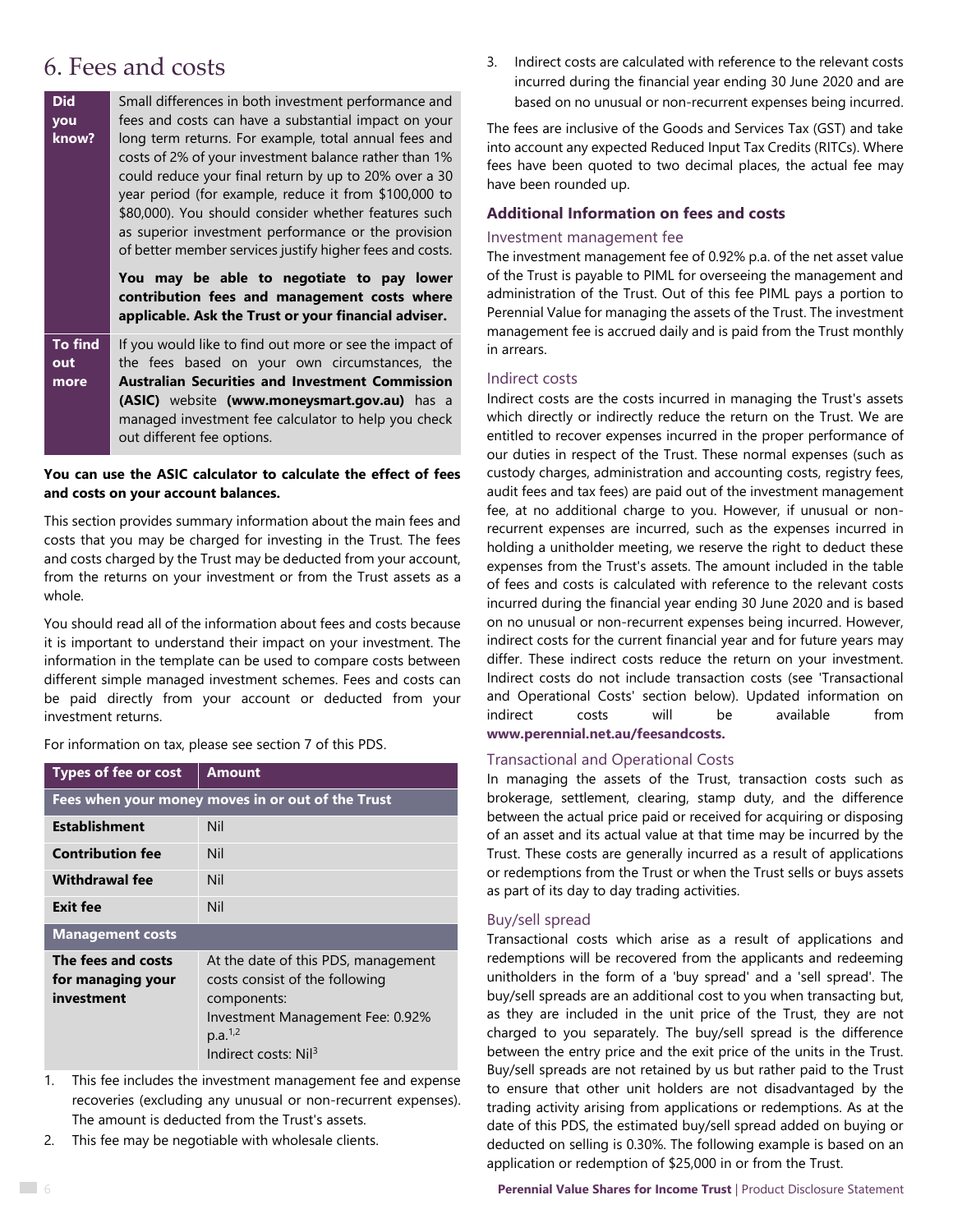|                    | <b>Buy/Sell spread   Cost</b> |      |
|--------------------|-------------------------------|------|
| <b>Application</b> | 0.30%                         | \$75 |
| <b>Redemption</b>  | 0.30%                         | \$75 |

From time to time, we may vary the buy/sell spread and we will not ordinarily provide prior notice. Any revised spread will be applied uniformly to transacting investors while that spread applies. Updated information on the buy/sell spread will be available from **[www.perennial.net.au/feesandcosts.](http://www.perennial.net.au/feesandcosts)**

#### Example of annual fees and costs for the Trust

This table gives an example of how the fees and costs for the Trust can affect your investment over a one year period. You should use this table to compare this product with other managed investment products.

| <b>Example</b>                                                                             |                                                            |                                                                                                                                                                                                                                                                                     |  |
|--------------------------------------------------------------------------------------------|------------------------------------------------------------|-------------------------------------------------------------------------------------------------------------------------------------------------------------------------------------------------------------------------------------------------------------------------------------|--|
| <b>Perennial Value Shares for Income Trust</b>                                             |                                                            | Balance of \$50,000 with total contributions of \$5,000 during the year.                                                                                                                                                                                                            |  |
| Contribution fees                                                                          | Nil                                                        | For every additional \$5,000 you put in, you will be charged \$0.                                                                                                                                                                                                                   |  |
| <b>PLUS</b> management costs<br>comprising:<br>Investment management fee<br>Indirect costs | $0.92\%$ p.a of<br>net assets<br>$0.92\%$ p.a<br>$0\%$ p.a | AND for every \$50,000 you have in the Trust you will be charged \$460 each year <sup>1</sup> .                                                                                                                                                                                     |  |
| <b>EQUALS</b> cost of Trust                                                                |                                                            | If you had an investment of \$50,000 at the beginning of the year and you put in<br>an additional \$5,000 during the year, you will be charged a fee of $$460^2$ .<br>What it costs you will depend on the fees you negotiate with your Trust<br>(being PIML) or financial adviser. |  |

1. Additional fees may apply. Please note this example doesn't capture all the fees and costs that may apply to you, such as the buy/sell spread. The example assumes no indirect costs are payable as the responsible entity did not incur any indirect costs in the previous year.

2. The example assumes management costs are calculated on a balance of \$50,000 with the \$5,000 contribution occurring at the end of the first year. Therefore, management costs are calculated using the \$50,000 balance only.

You should read the important information about fees and costs before making a decision. Go to section 4 of the Perennial Trusts Additional Information Booklet located at **www.perennial.net.au/AdditionalInformationBooklet.pdf**. The material relating to fees and costs may change between the time when you read this Statement and the day when you acquire the product.

#### Other transactional costs

Transaction costs which arise from trading activity to execute the Trust's investment strategy and are not the result of applications into and redemptions from the Trust are not covered by the buy/sell spread. They are instead paid out of the Trust's assets. These costs are an additional cost to you and are reflected in the Trust's unit price and are not paid to us. The total transaction costs for the Trust for the financial year ending 30 June 2020 were 0.22% of the net asset value of the Trust, of which approximately 0.08% was recouped via the buy/sell spread when applications and redemptions took place. The difference of 0.14% reflected the day-to-day trading costs and was factored into the net investment return of the Trust. These costs may vary in future. If an investor had a balance of \$100,000 through the year, their investment would have been impacted by \$140 for the year. No operational expenses will be charged to the Trust.

#### Adviser Fees

You may pay additional fees to a financial adviser if you consult a financial adviser. You should refer to your Statement of Advice for any fee details. PIML does not pay fees to financial advisers.

You should read the important information about taxation before making a decision. Go to section 5 of the Perennial Additional Information Booklet located at **www.perennial.net.au/AdditionalInformationBooklet.pdf**. The material relating to taxation in the Perennial Additional

Information Booklet may change between the time when you read this Statement and the day when you acquire the product.

#### Can the fees change?

We have the right to increase the fees or to charge fees not currently levied up to the maximum limits set out in the constitution without your consent. If we choose to exercise this right, we will provide you with 30 days prior written notice.

# 7. How managed investment schemes are taxed

**WARNING: Investing in a registered managed investment scheme is likely to have tax consequences. You are strongly advised to seek professional tax advice.**

The taxation implications from an investment in the Trust can be quite complex and depend on a number of factors, including whether you are a resident or non-resident of Australia for taxation purposes and whether you hold the units as a long term investment or for short-term trading purposes.

The following is a brief summary of taxation information relating to Australian tax residents who hold their Trust units on capital account for income tax purposes:

- Registered managed investment schemes do not pay the tax liability on behalf of Australian resident investors.
- As an investor, you will be assessed for tax on your share of the income and capital gains generated by the Trust.